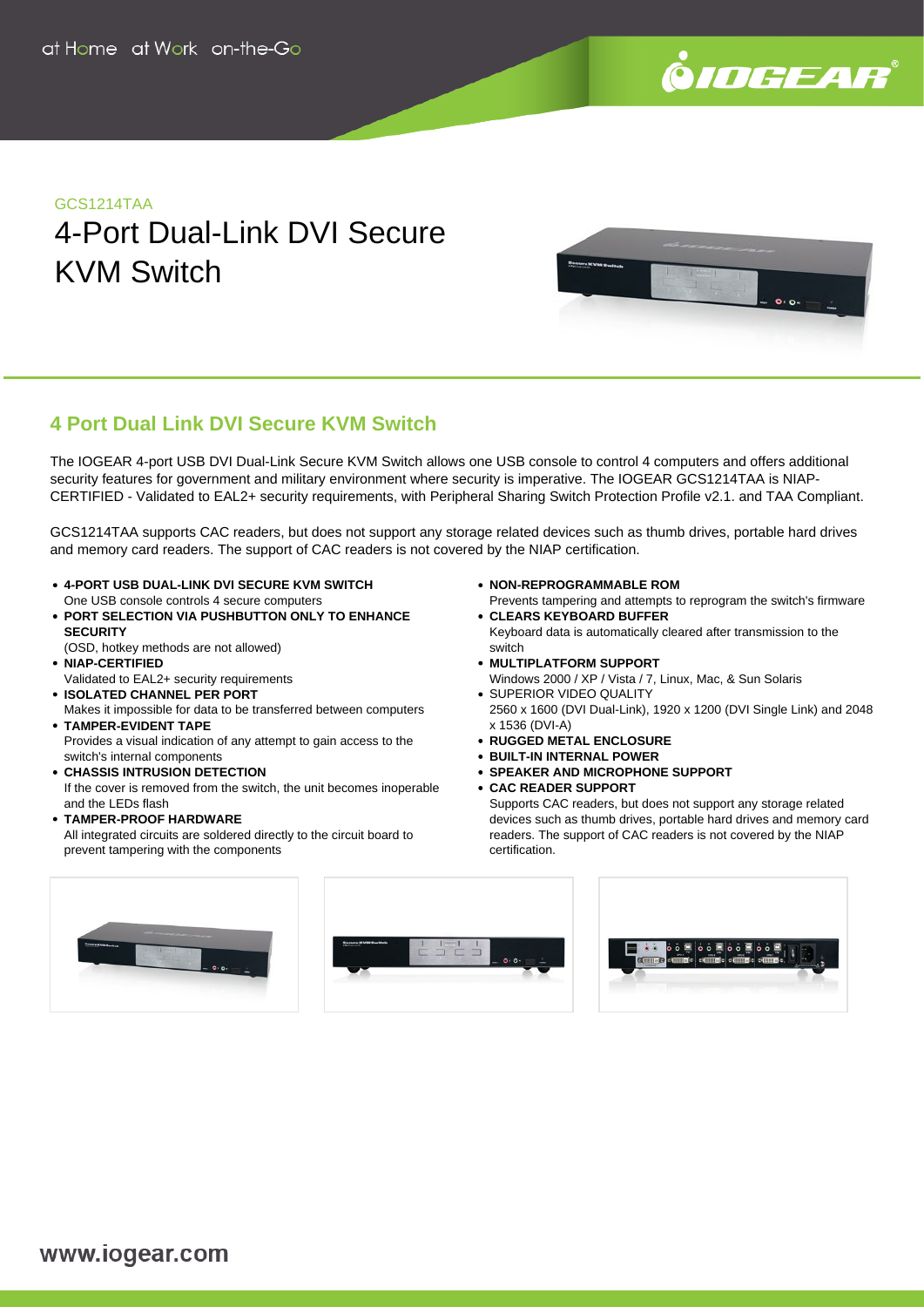

- Connect your DVI monitor, 1 keyboard, 1 mouse, 1 microphone, and 1 set of speakers
- Control 4 USB computers securely
- Secure switching with front panel pushbuttons between secure and unsecured systems



### **Requirements**

Console:

## **Package Contents**

### • 1 x 4-Port Dual-Link DVI Secure KVM

- DVI monitor
- USB keyboard and mouse
- Speakers and microphone

## Computer:

- DVI port Single or Dual-Link DVI video card
- Type "A" USB port

## Operating Systems:

- Windows Vista®, Windows® 7, Windows® 8, Windows<sup>®</sup> 8.1, Windows® 10
- Mac OS 9 to 10.x
- Oracle<sup>®</sup> Solaris
- Linux, UNIX and other USB supported systems\*

\*Additional drivers and support may be needed

\*\*Dual-Link DVI-D USB 2.0 TAA compliant KVM Cables sold separately (G2L7D02UDTAA, G2L7D03UDTAA, G2L7D05UDTAA)

- **Switch** • 1 x Power Cord
- 1 x User Manual
- 1 x Registration Form